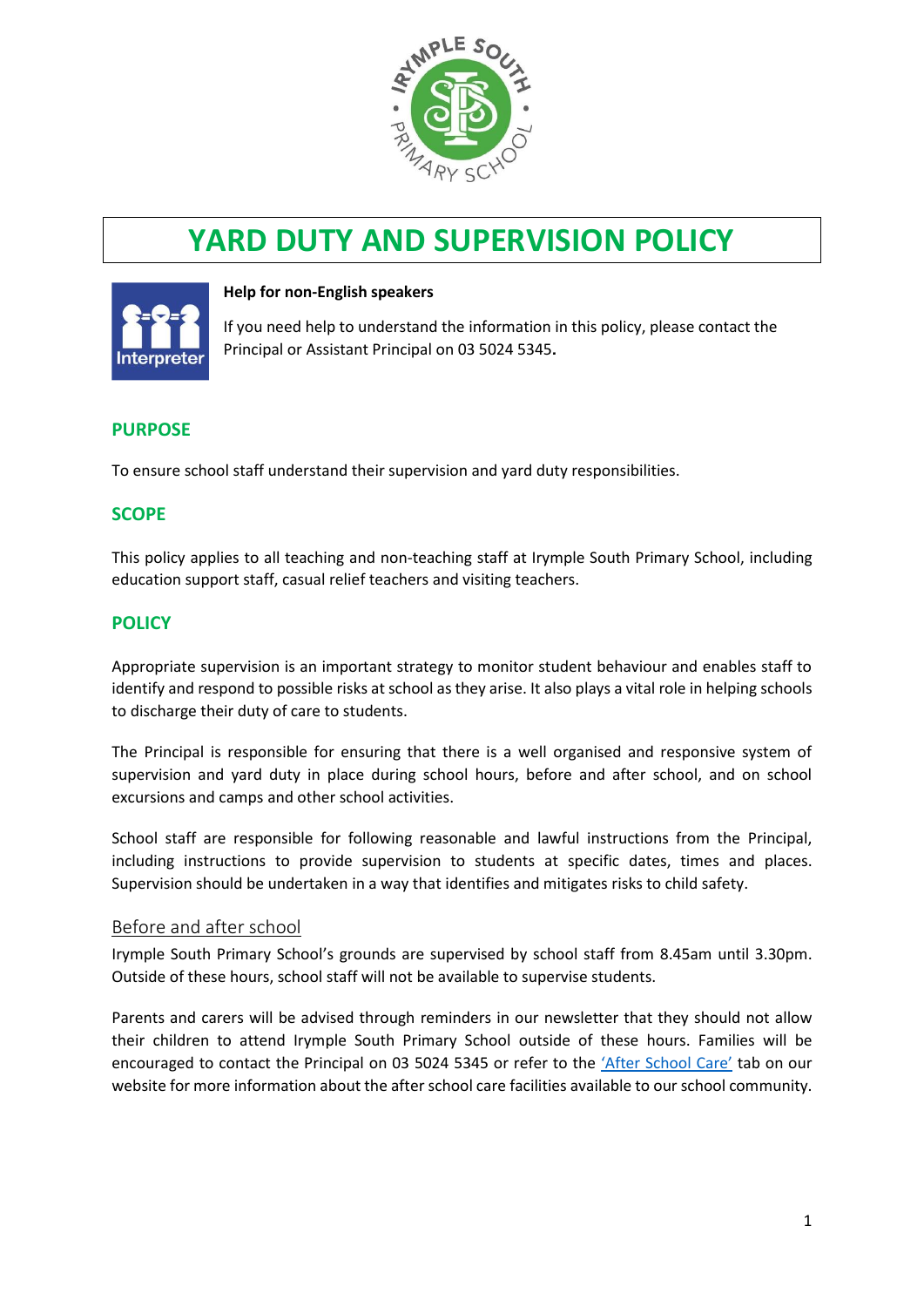# Yard duty

All staff at Irymple South Primary School are expected to assist with yard duty supervision and will be included in the weekly roster.

The Assistant Principal is responsible for preparing and communicating the yard duty roster on a regular basis. At Irymple South Primary School, school staff become familiar with the expectations of active supervision for non-classroom settings as part of the induction process at the beginning of each year.

## **Yard duty equipment**

School staff must:

- wear a provided safety/hi-vis vest whilst on yard duty. Safety/hi-vis vests will be stored in staff offices
- carry the yard duty phone at all times during supervision. The yard duty phones will be stored in the multi-purpose room.

Yard duty equipment must be returned after the period of supervision or handed to the relieving staff member.

# **Yard duty responsibilities**

Staff who are rostered for yard duty must remain in the designated area until they are replaced by a relieving staff member.

During yard duty, supervising school staff must:

- methodically move around the designated zone ensuring active supervision of all students, including those in the walking track
- where safe to do so, approach any unknown visitor who is observed on school grounds without a clear legitimate purpose, and ensure they have signed in (excluding drop off and collection periods)
- be alert and vigilant
- intervene immediately if potentially dangerous or inappropriate behaviour is observed in the yard
- enforce behavioural standards and implement appropriate consequences for breaches of safety rules, in accordance with any relevant disciplinary measures set out in the school's Student Wellbeing and Engagement policy
- ensure that students who require first aid assistance receive it as soon as practicable
- log any incidents or near misses on EduSafe Plus as appropriate.

If being relieved of their yard duty shift by another staff member, the staff member must ensure that a brief but adequate verbal 'handover' is given to the relieving staff member in relation to any issues which may have arisen during the first shift.

If the supervising staff member is unable to conduct yard duty at the designated time, they should contact the Assistant Principal with as much notice as possible prior to the relevant yard duty shift to ensure that alternative arrangements are made.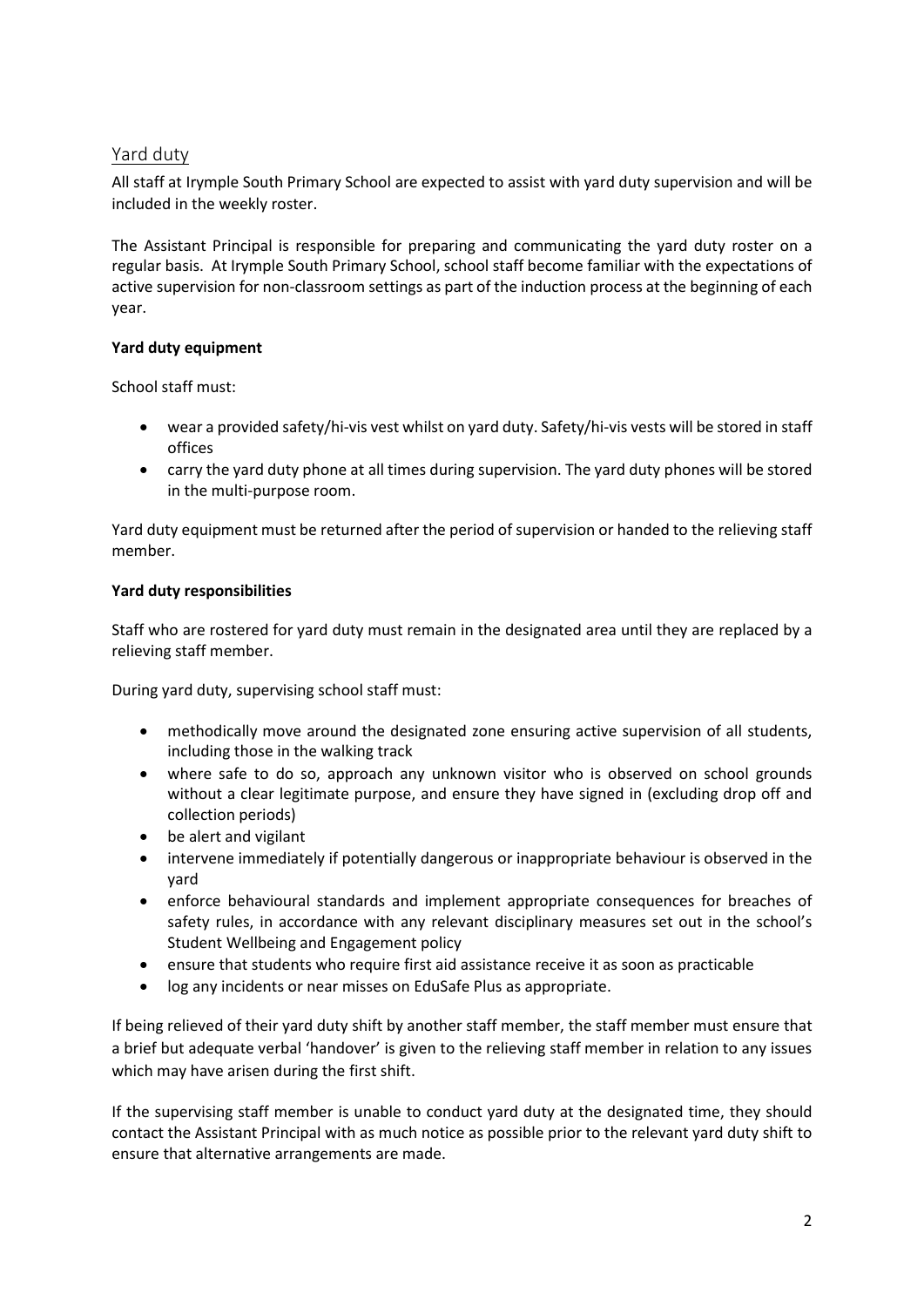If the supervising staff member needs to leave yard duty during the allocated time, they should contact the Assistant Principal but should not leave the designated area until the relieving staff member has arrived in the designated area.

If the relieving staff member does not arrive for yard duty, the staff member currently on duty should send a message or call the office and not leave the designated area until a relieving staff member has arrived.

Students will be encouraged to speak to the supervising yard duty staff member if they require assistance during recess or lunchtime.

# Classroom

The classroom teacher is responsible for the supervision of all students in their care during class.

If a teacher needs to leave the classroom unattended at any time during a lesson, they should first contact their teaching partner or the Assistant Principal for assistance. The teacher should then wait until a replacement staff member has arrived at the classroom before leaving.

## School activities, camps and excursions

The Principal and leadership team are responsible for ensuring that students are appropriately supervised during all school activities, camps and excursions, including when external providers are engaged to conduct part or all of the activity. Appropriate supervision will be planned for school activities, camps and excursions on an individual basis, depending on the activities to be undertaken and the level of potential risk involved, and will follow the supervision requirements in the Department of Education and Training [Excursions Policy.](https://www2.education.vic.gov.au/pal/excursions/policy)

# Digital devices and virtual classroom

Irymple South Primary School follows the Department's [Cybersafety and Responsible Use of](https://www2.education.vic.gov.au/pal/cybersafety/policy)  [Technologies Policy](https://www2.education.vic.gov.au/pal/cybersafety/policy) with respect to supervision of students using digital devices.

Irymple South Primary School will also ensure appropriate supervision of students participating in remote and flexible learning environments while on school site. In these cases, students will be supervised in designated classrooms.

While parents are responsible for the appropriate supervision of students accessing virtual classrooms from home:

- student attendance will be monitored daily
- any wellbeing or safety concerns for the student will be managed in accordance with our usual processes – refer to our Student Wellbeing and Engagement Policy and our Child Safety Responding and Reporting Policy and Procedures for further information.

## Students requiring additional supervision support

Sometimes students will require additional supervision, such as students with disability or other additional needs. In these cases, the Principal or delegate will ensure arrangements are made to roster additional staff as required. This may include on yard duty, in the classroom or during school activities.

## Supervision of student in emergency operating environments

In emergency circumstances our school will follow our Emergency Management Plan, including with respect to supervision.